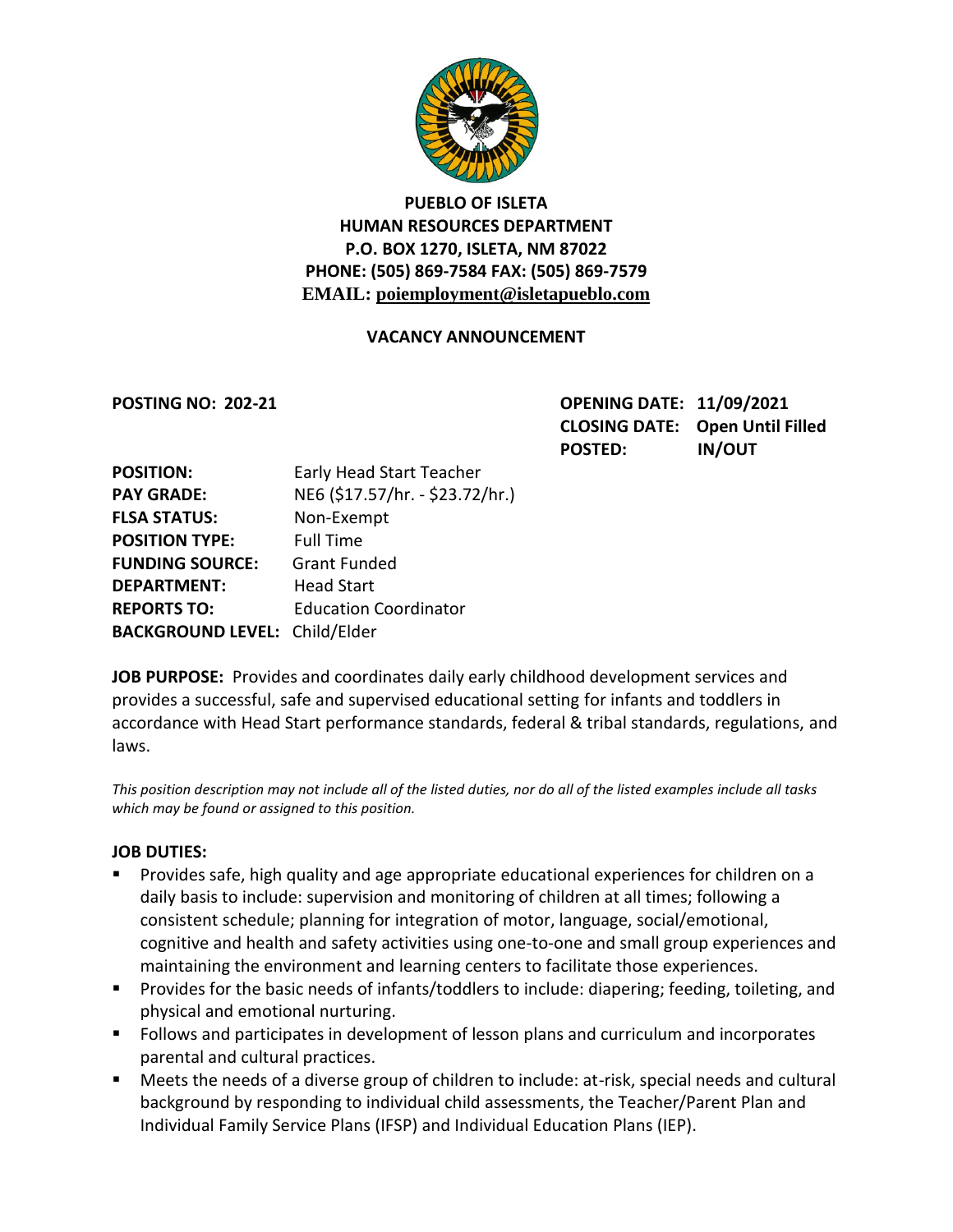- Participates in and serves as a resource and advocate for families in the IFSP/IEP process.
- **Prepares supply requests and lesson plans.**
- Collaborates with Early Head Start Nutrition, Health, Mental Health and Disabilities Coordinators to provide comprehensive services to children and families.
- **Schedules home visits and parent teacher conferences to inform parents and plan for their** child's progress or developmental needs.
- Attends, plans for and participates in weekly teacher meetings and monthly classroom meetings.
- **Builds a collaborative partnership with parents by providing an attitude of acceptance that** supports and respects each parent's gender, family culture, language, ethnicity and child rearing practices.
- Partners with parents to plan, implement, and evaluate their Family Partnership Agreement and update throughout the program year.
- Maintain accurate child files to include: daily reports, written documentation, anecdotal observations, child screenings/assessments and other related information.
- **Maintains confidentiality in accordance with Early Head Start policies and procedures.**
- Maintains professional and technical knowledge by: conducting research; attending seminars, educational workshops, classes and conferences; reviewing professional publications; establishing networks; participating in professional societies; and conferring with representatives of contracting agencies and related organizations.
- **Performs other duties as assigned.**

## **SUPERVISION RESPONSIBILITIES:** N/A

#### **MINIMUM QUALIFICATIONS/REQUIREMENTS:**

- Child Development Associate Certification or one year state certification in child development.
- **Diamage 1** One year experience working with infants and toddlers in a classroom setting or Early Head Start or similar environment.
- **Associate's Degree in Early Childhood Education in Early Education or related field.**
- **Tiwa speaking preferred.**
- CPR and First Aid Certified.
- **Must obtain and maintain Food Handler's Card.**
- Must have a valid New Mexico driver's license with ability to meet Pueblo of Isleta liability insurance, requirements, and maintain eligibility for insurance.
- **Must be able to pass a physical examination and TB screening.**
- Must pass background check for position.
- **Must be able to comply with the Pueblo of Isleta Drug Free Workplace policies.**

## **KNOWLEDGE, SKILL AND ABILITY REQUIREMENTS:**

- Knowledge of principles and practices of early childhood development and care.
- Knowledge of the different stages of child development.
- Knowledge of applicable rules, regulations, policies and procedures related to child care.
- Knowledge of proper and safe food handling, storage, and disposal requirements.
- **K** Knowledge of food preparation methods and techniques.
- Skill in operating various word-processing, spreadsheets and database software programs.